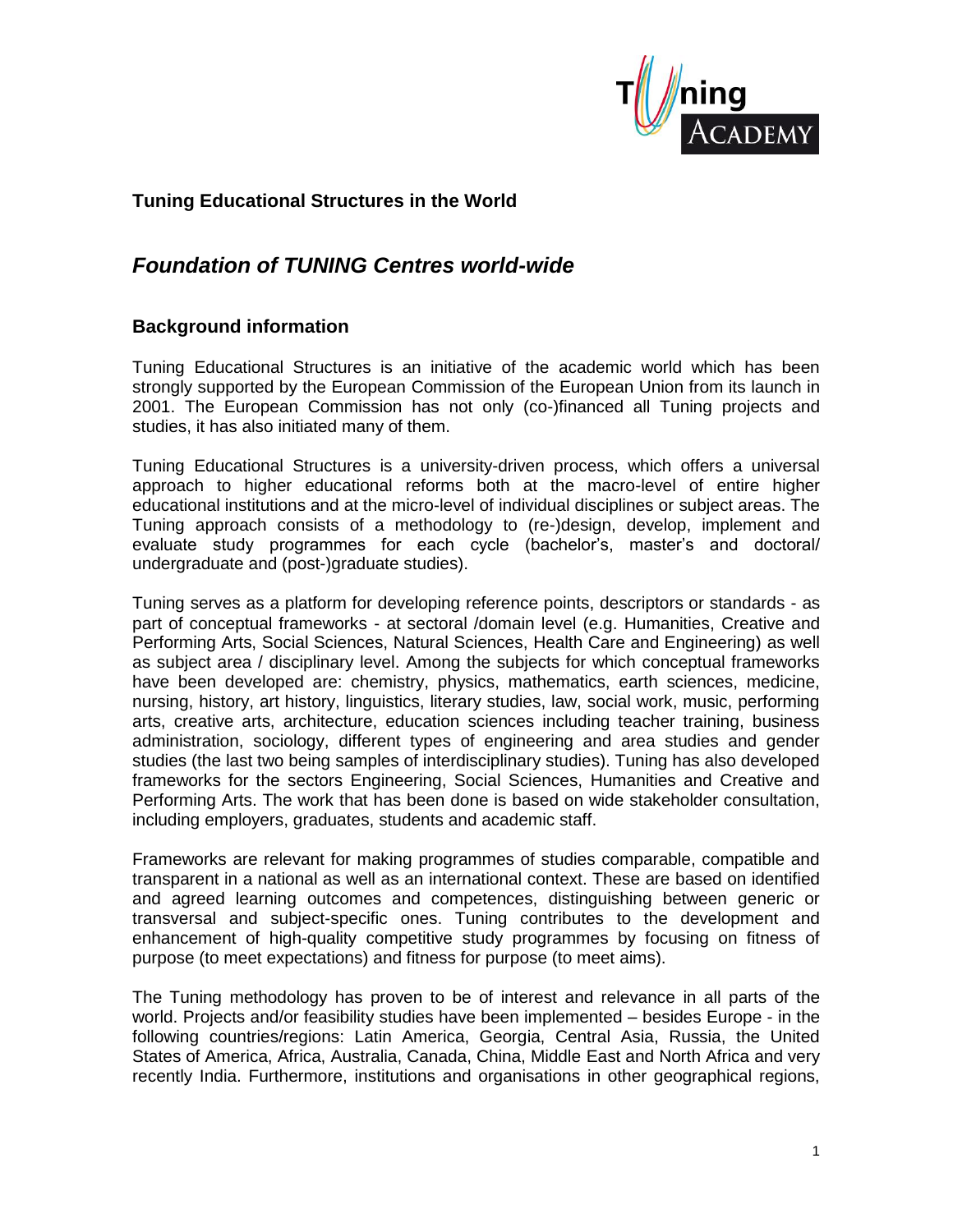

like Japan, the Gulf States and South-East Asia, have shown interest in using the Tuning methodology.

Finally, the OECD Secretariat, at the invitation of the Assessment of Higher Education Learning Outcomes (AHELO) Group of National Experts, contracted in 2009 the Tuning Association to undertake initial development work on learning outcomes to be used for valid and reliable assessments of students from diverse institutions and countries in two areas, engineering and economics.

## **Tuning Centres**

**Tuning Centres** are meant to be key instruments to facilitate dissemination and implementation of the Tuning approach. The Centres are also intended as an institutionalised tool to establish and support links with employers, graduates and academics in the area of programme design, implementation and enhancement as well as to engage with relevant governmental bodies, policy makers, international, national, regional and local organisations and higher education institutions and their management to contribute to policy development in the field of higher education.

The Tuning Centres have evolved during the lifetime of the Tuning initiative. At present three different types are distinguished: 1) **The** International **Tuning Academy<sup>1</sup>** ; 2) **Tuning National Centres** (TNCs); and 3) **Tuning University Centres** (TUCs). The first type was established after 10 years of intensive cooperation between the University of Deusto and the University of Groningen. It originates from being information and dissemination points in Europe during the Tuning Europe project, to assist individual teachers, Universities and sectors to adapt to the Bologna Process using Tuning methodologies and project outcomes. The second type resulted from the first Latin America Tuning Project which started in 2003 and represents the starting point of the institutionalisation and globalisation of Tuning. The third type was initiated as part of the Tuning Russia project in 2010 to offer a sustainable structure for reform within the context of individual higher education institutions.

It is the Tuning policy to establish Tuning National Centres and Tuning University Centres in each of the countries involved in the Tuning world-wide process. The three types mentioned above and outlined below represent the model to be applied globally. For Europe the structure presented here replaces the Tuning Information Points (TIPs) which have been established as part of the Tuning Europe projects.

### **1) International Tuning Academy**

The International Tuning Academy is the central unit of the Tuning worldwide process. It contains two branches located at the two universities which have jointly – in close conjunction with the European Commission - coordinated all Tuning projects around the

l

<sup>1</sup> http://www.tuningacademy.org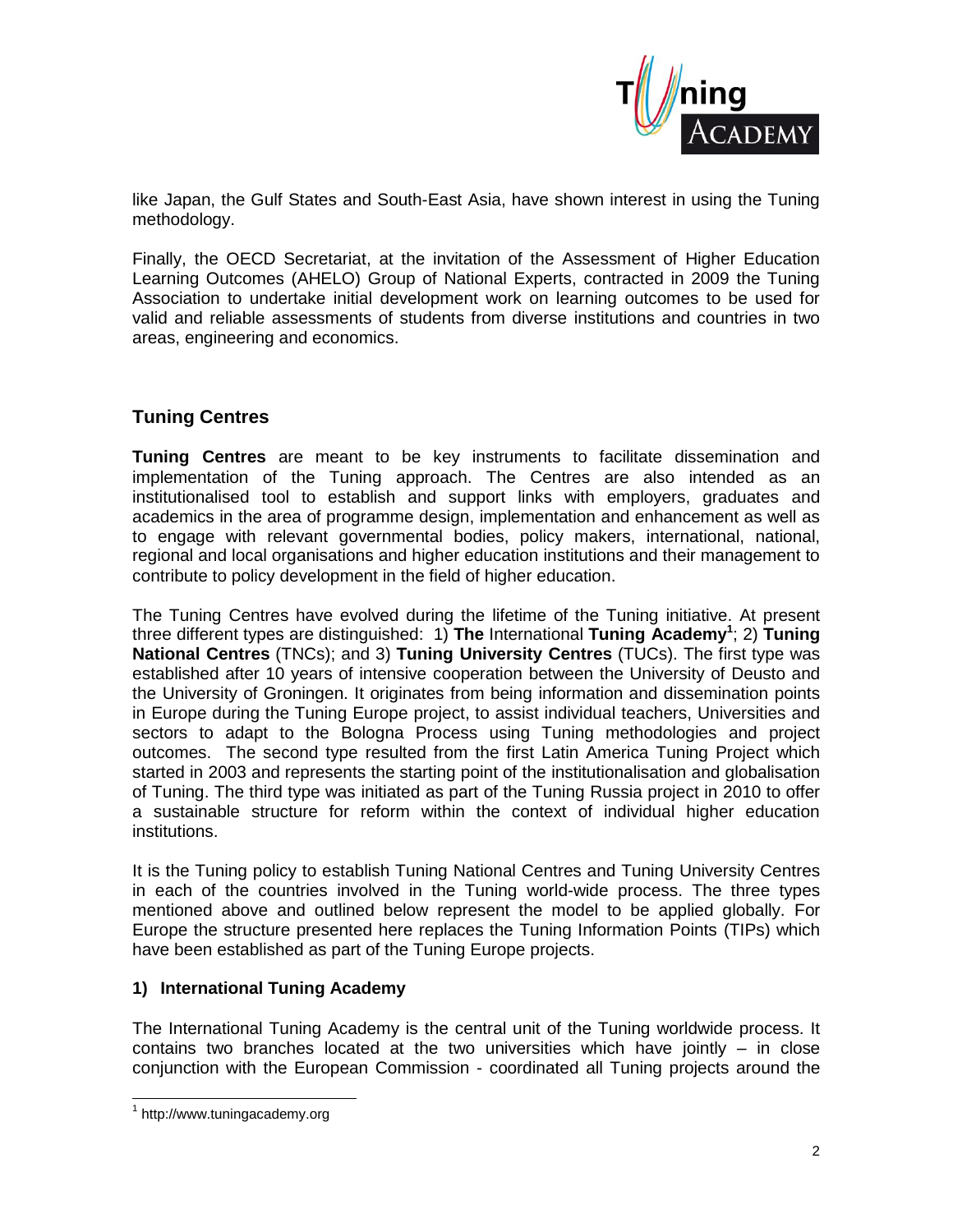

world since its launch: the University of Deusto in Spain and the University of Groningen in the Netherlands. The Academy is the home base of the Tuning initiative and an International Higher Education and Research Centre for the development and enhancement of the quality of learning, teaching and assessment in higher education, focusing on the competences for intellectual development, employability and citizenship in a global context.

The International Tuning Academy intends to be an organisation which permanently monitors developments regarding social demands and future employability needs, as an input for playing a key role in Higher Education policy innovation and curriculum development through research and debate.

The aims and objectives of the International Tuning Academy are:

- $\triangleright$  sustaining and disseminating the use of the Tuning methodology as developed of reference frameworks and updating these on the basis of consultation and debate, prefarably in an international context;
- $\triangleright$  initiating and implementing projects and studies related to the modernisation, enhancement and internationalisation of higher education;
- $\triangleright$  quaranteeing the scientific-academic quality of all projects developed under the Tuning designation;
- $\triangleright$  promoting and realizing conferences, seminars and workshops of experts and policy makers in the field of higher education;
- $\triangleright$  sustaining and promoting international Tuning related networks:
- $\triangleright$  pursuing developments which highlight the relevance of existing and new competences – generic and subject specific – in today's and tomorrow's dynamic society as input for updating profiles in a LLL-context.
- $\triangleright$  offering staff development programmes for curriculum development, methods of learning, teaching and assessment, the use of student workload based credit points, calculating student workload, preparing degree programme profiles and identifying related competences, writing of (programme learning outcomes;
- $\triangleright$  offering advice and support to (inter) authorities and public and private organisations in relation to modernising educational systems, structures and individual degree programmes;
- $\triangleright$  fostering and realizing publications which promote the aims and objectives of the Tuning Academy.

### **2) Tuning National Centres**

Tuning National Centres (TNCs) are meant to be a country's central contact point with respect to Tuning activities. A TNC is closely related to the national authorities in the field of higher education. This can be the Ministry of Education, a relevant governmental body or branch, a national organisation of universities or a conference of rectors or principals, the national accreditation body, etc. Important is that it represents a close link between the educational system of a country and Tuning and is able to act as a reliable spokesperson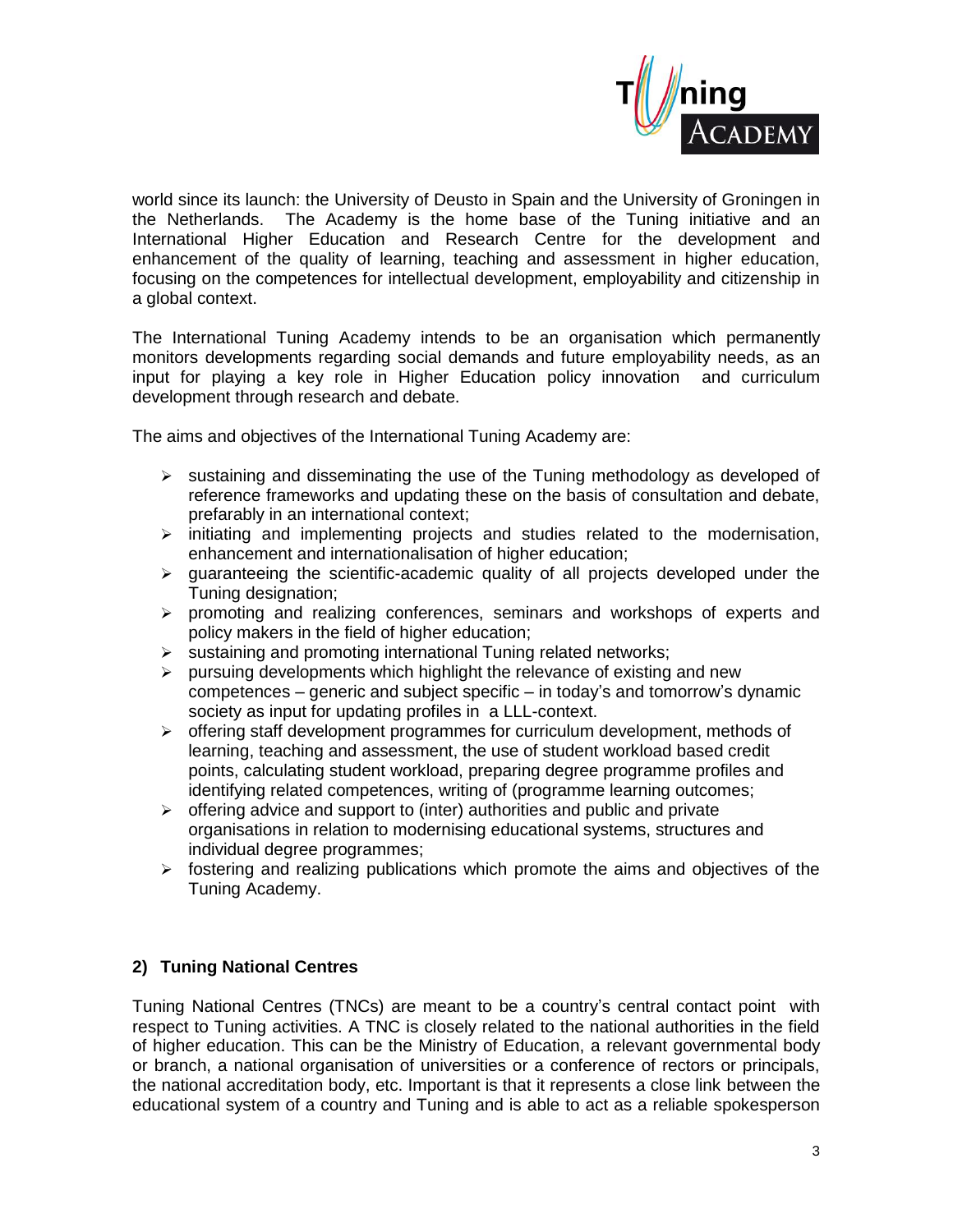

at country level for developments taking place. It is up to each country to decide on the most effective and appropriate organisation.

The role of a TNC is to:

- $\triangleright$  inform all higher education institutions in the country about relevant (inter)national Tuning projects and studies initiated and their outcomes and to involve higher education institutions and other stakeholders indirectly in these initiatives;
- $\triangleright$  serve as a central information point for Tuning initiatives taken elsewhere in the worldwide by keeping a close connection to the Tuning Academy;
- $\triangleright$  establish and sustain contacts and cooperation with other NTCs in the world;
- $\triangleright$  serve as a bridge and coordination point between the Academy and the Tuning Centres in a country (see below);
- $\triangleright$  initiate Tuning based initiatives at national level by bringing together stakeholders or facilitate cooperation between stakeholders in higher education. This can be related to policy issues, restructuring or enhancing parts of the educational system, but also to academic sectors or domains or individual disciplines or subject areas. This activity might require close cooperation with Tuning Centres at expert level (see below) in the country;
- $\triangleright$  run a national Tuning information website as a key instrument for information, dissemination and stimulating debate among stakeholders;
- $\triangleright$  act as a service point for the distribution of written material in a foreign language. or better, the national language. The latter might imply initiating the translation of material produced by the Tuning Academy or Tuning projects and studies;
- $\triangleright$  organise conferences, seminars and workshops, facilitating dialogue and debate about relevant issues at stake;
- $\triangleright$  contribute to the developing of ideas and initiatives to promote the Tuning philosophy in a coordinated way at global level;
- $\triangleright$  participate in international activities lead by the Tuning Academy.

Each NTC draws-up a work or activity plan for each academic or financial year (depending on the country involved). This activity plan is submitted to the Tuning Academy together with a report about the implementation of the activities of the previous year for validation purposes.

### **3) Tuning University Centres**

Tuning University Centres have been established for the continued dissemination of the Tuning methodology, the project outcomes and for information on the Tuning materials that are available for use also after a project has ended.

Each **Tuning University Centre** is an institutional structure which **operates in a coordinated manner** with the Tuning Academy, the Tuning National Centre and other Tuning University Centres in a country (and in other parts of the world). The organisational form of Tuning University Centres is defined by each University but it should be located in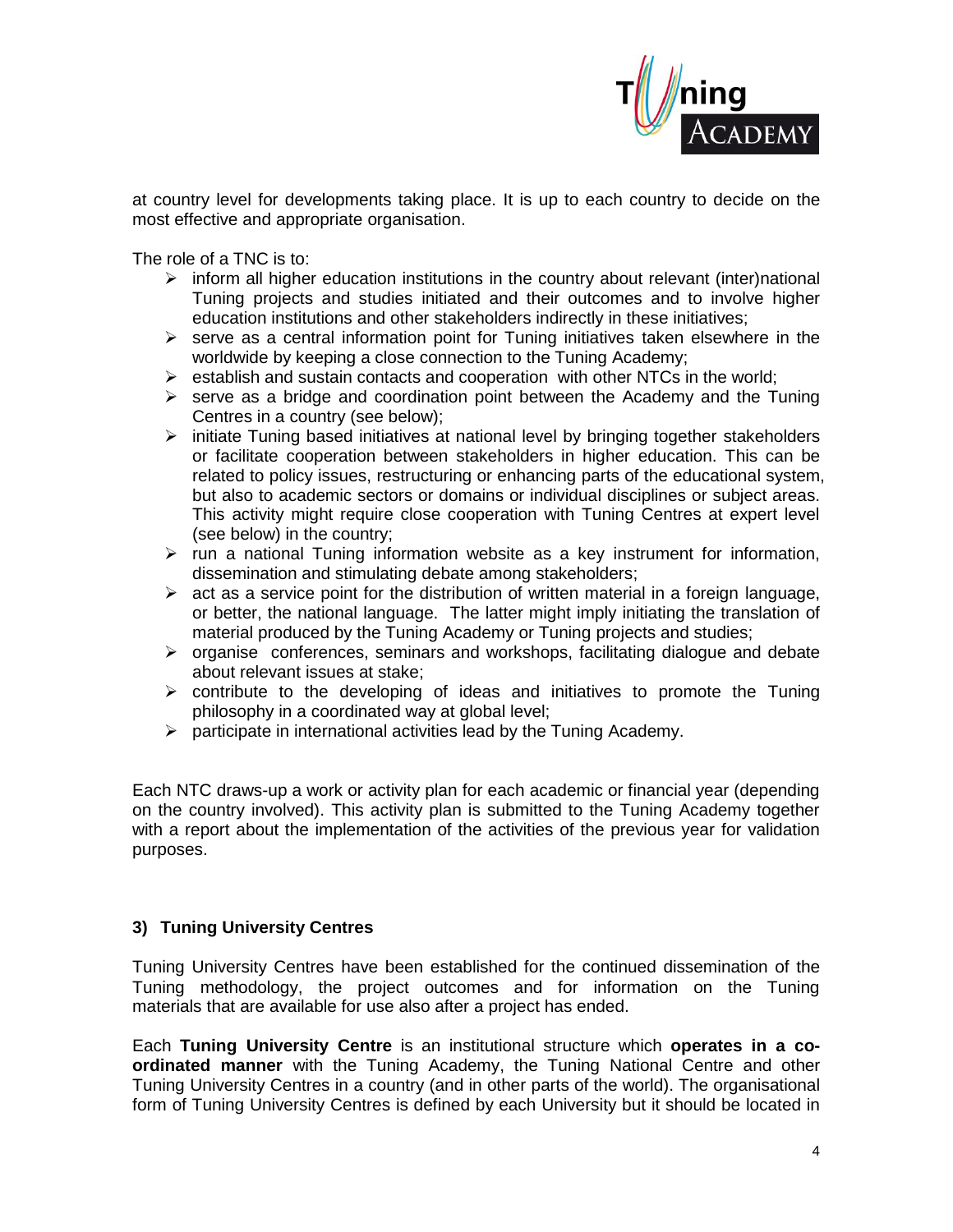

a department/unit/office of the University. For that purpose, the Universities involved in a Tuning project should provide facilities and staff in charge of the Tuning University Centre.

There are **three levels** of operation which can be applied by the Tuning University Centres:

- 1) Dissemination (*Basic level*)
- 2) Consolidation (*Advanced level*)
- 3) Staff Development (*Expert level*)

**1) Dissemination:** the basic aim of the Tuning University Centre is to disseminate within the University the Tuning material developed so far. A more structured strategy is required, to make the outcomes of Tuning known to all relevant players on institutional level. The main tasks of Tuning University Centre at this stage are:

- $\triangleright$  Distribution of information and instruction material (developed in Tuning projects in the world) within the institution;
- $\triangleright$  Assisting in the organisation of dissemination seminars and conferences at institutional level (internal level);
- > Offering information and counselling at different stages at the University (departments, faculties, academic staff, students, etc.);
- $\triangleright$  Acting as an interface between the institution and the International Tuning Academy.

**All Tuning University Centres** should carry out these activities of dissemination. Each Tuning Centre should prepare a work plan on dissemination to be sent to the Tuning Academy for validation. At the end of each year a report describing the activities developed, results achieved and other comments should be submitted to the Tuning Academy for evaluation and confirmation of the level of the Centre.

**2) Consolidation**: The main aim of this stage is to consolidate the outcomes of the Tuning methodology within the University. At this level, **some** Tuning University Centres could decide that their purpose is not only to disseminate results but also to realize actual implementation in practice. This implies an advanced level is **not compulsory** to all Tuning University Centres. The main tasks at this level are to:

- $\triangleright$  invite as many subject areas as possible at the University to define reference points for their disciplines;
- $\triangleright$  assist subject areas at the University level in the use of the Tuning methodology and its related tools and products;
- $\triangleright$  design degree profiles following Tuning methodology;
- $\triangleright$  strengthen and improve the foundation of the Tuning approach, ask the academic community at the University to reflect on its methodology of curriculum design, including degree profiles based on the notions of social needs, available resources, preparing competences and learning outcomes and meta profiles ;
- $\triangleright$  collect main obstacles and questions regarding the implementation of the Tuning approach at institutional level.